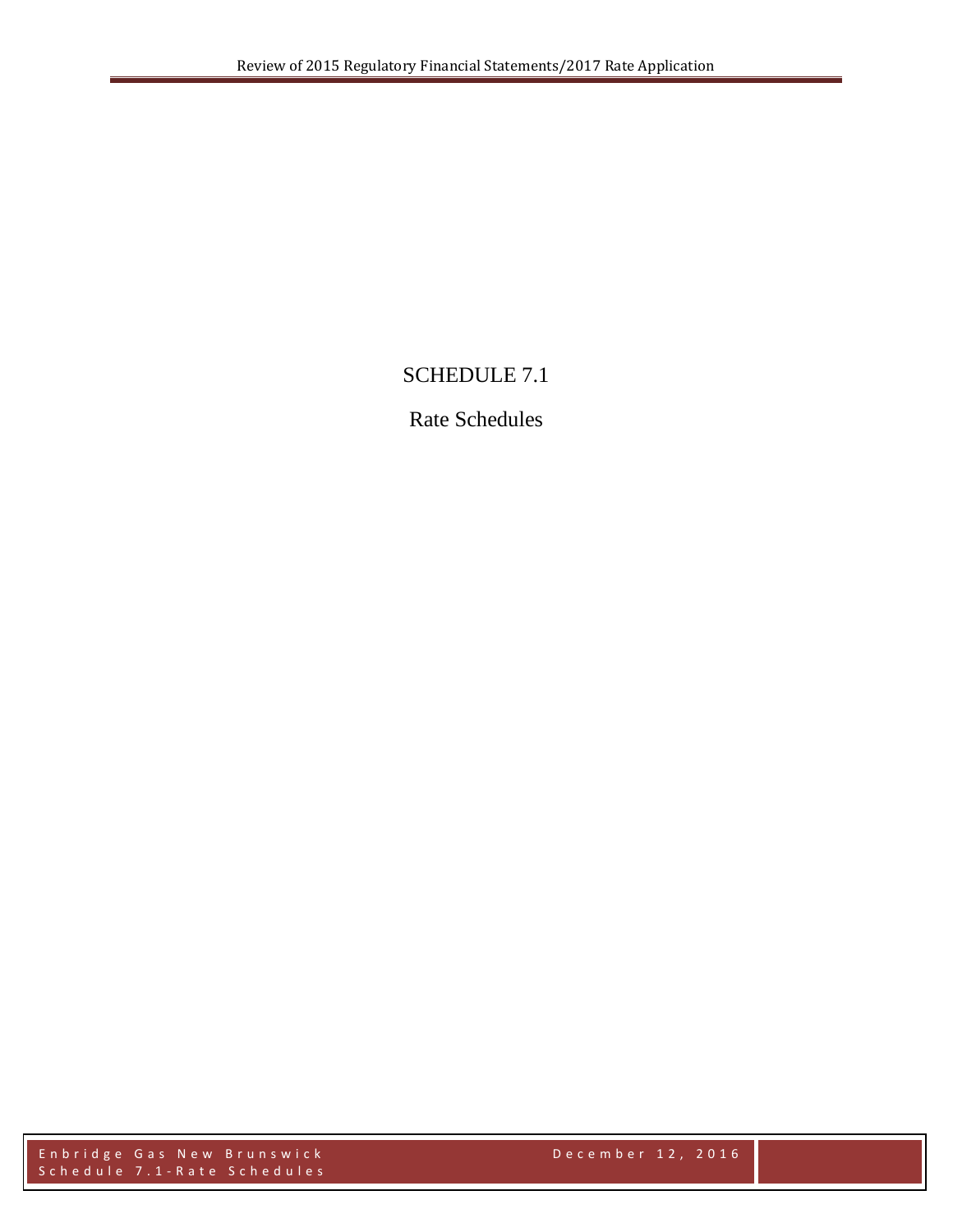## **SGS SMALL GENERAL SERVICE**

#### **APPLICABILITY**

Small General Service (SGS) Rate is applied to any Applicant requesting to use EGNB's Distribution System to have a supply of natural gas delivered to a single Terminal Location served through one meter. Service under this Rate Schedule is limited to the following:

- Dwellings: a private suite of rooms used for living purposes in which the occupants have access to all rooms
- Dwelling out buildings
- Individually gas metered, self-contained dwelling units within an apartment building.

| <b>RATE</b>                                             |        |
|---------------------------------------------------------|--------|
|                                                         |        |
| <b>Monthly Distribution Customer Charge:</b>            |        |
| \$ per billing month                                    | 18.00  |
| <b>Monthly Distribution Delivery Charge:</b>            |        |
| For all volumes delivered per billing month (\$ per GJ) | 9.4450 |

The rates quoted above shall be subject to adjustments that reflect all taxes including HST.

## **Minimum Monthly Charge:**

The minimum monthly charge shall be the Monthly Distribution Customer Charge.

#### **Minimum Annual Charge:**

None.

#### **Term of Service:**

One year with automatic annual renewal unless the Applicant notifies EGNB not less than 30 days prior to the annual roll over date and not more than 180 days prior to such date that service is to be discontinued.

## **Terms and Conditions of Service:**

The provisions of EGNB's Handbook of Rates and Distribution Services and the applicable Distribution Service Agreement apply to service under this Rate Schedule.

## **Effective Date:**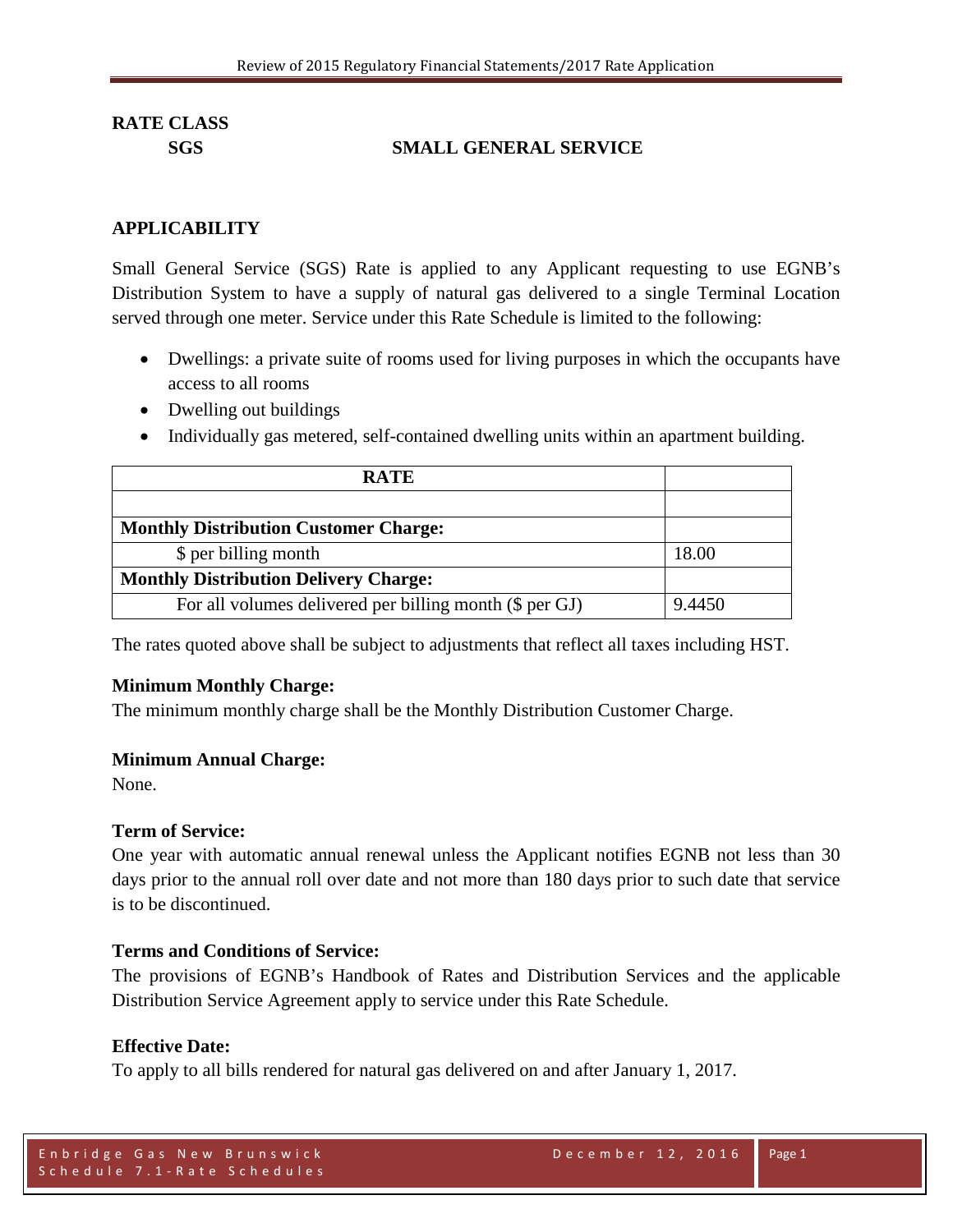## **MGS MID-GENERAL SERVICE**

## **APPLICABILITY**

Mid-General Service (MGS) Rate is applied to any Applicant requesting to use EGNB's Distribution System to have a supply of natural gas delivered to a single Terminal Location served through one meter. Service under this Rate Schedule is limited to Applicants with consumption less than 250 GJs per month who do not qualify for SGS.

| <b>RATE</b>                                                              |         |
|--------------------------------------------------------------------------|---------|
|                                                                          |         |
| <b>Monthly Distribution Customer Charge:</b>                             |         |
| For Customers with maximum consumption up to 60 GJs per month $(\$$      | 20.00   |
| per month)                                                               |         |
| For Customers with maximum consumption greater than 60 GJs per           | 50.00   |
| month $(\$$ per month)                                                   |         |
| <b>Monthly Distribution Delivery Charge:</b>                             |         |
| For the first 100 GJs delivered per billing month (\$ per GJ)            | 11.8805 |
| For volumes delivered in excess of 100 GJs per billing month (\$ per GJ) | 8.0820  |

The rates quoted above shall be subject to adjustments that reflect all taxes including HST.

## **Minimum Monthly Charge:**

The minimum monthly charge shall be the Monthly Distribution Customer Charge.

#### **Minimum Annual Charge:**

None.

#### **Term of Service:**

One year with automatic annual renewal unless the Applicant notifies EGNB not less than 30 days prior to the annual roll over date and not more than 180 days prior to such date that service is to be discontinued.

#### **Terms and Conditions of Service:**

The provisions of EGNB's Handbook of Rates and Distribution Services and the applicable Distribution Service Agreement apply to service under this Rate Schedule.

#### **Effective Date:**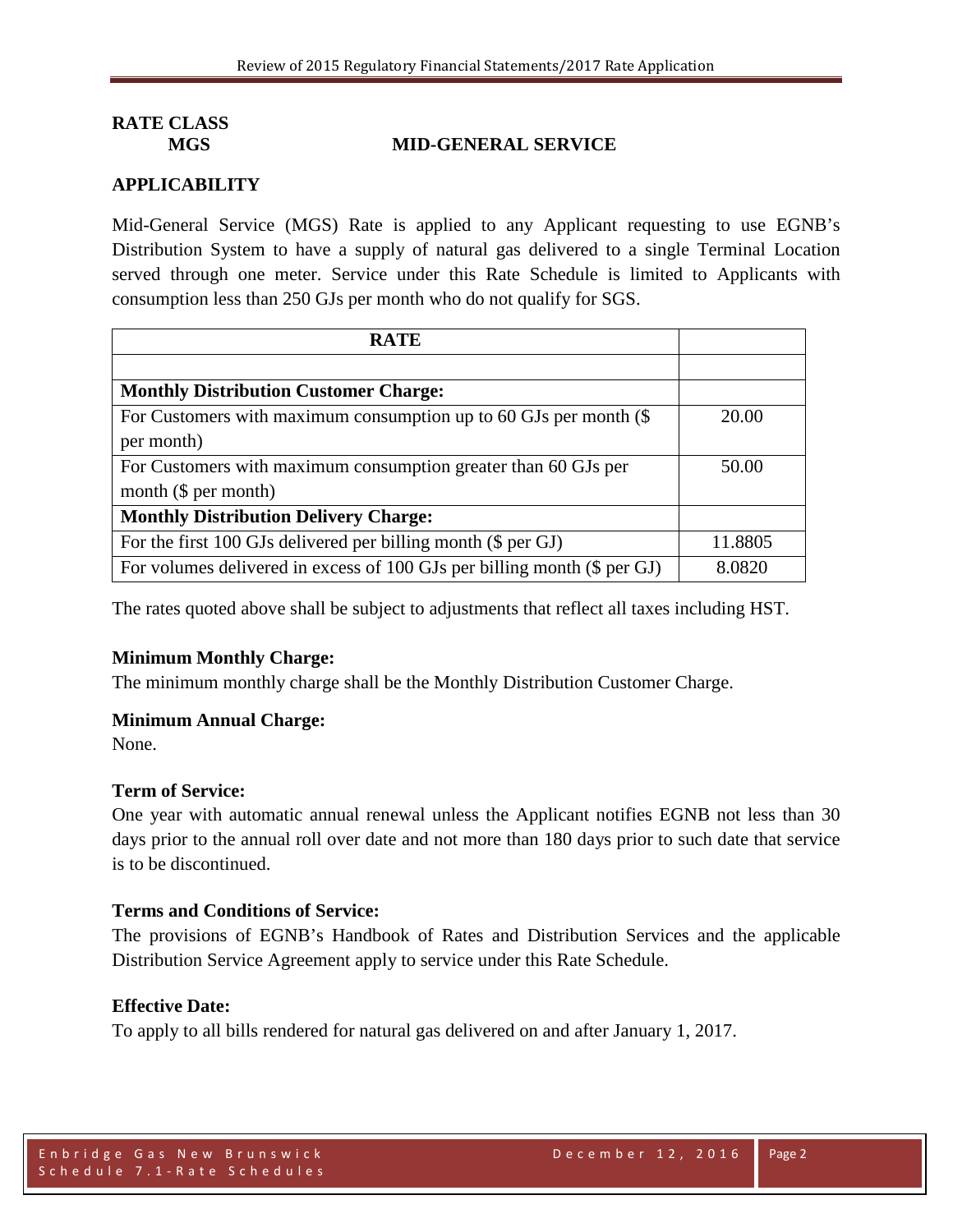## **LGS LARGE GENERAL SERVICE**

## **APPLICABILITY**

Large General Service Rate is applied to any Applicant requesting to use EGNB's Distribution System to have a supply of natural gas delivered to a single Terminal Location served through one meter. Service under this Rate Schedule is limited to Applicants with a maximum consumption of 250 GJs or greater per month.

| <b>RATE</b>                                                              |        |
|--------------------------------------------------------------------------|--------|
|                                                                          |        |
| <b>Monthly Distribution Customer Charge:</b>                             |        |
| For Customers with maximum consumption up to 650 GJs per month (\$ per   | 275.00 |
| month)                                                                   |        |
| For Customers with maximum consumption greater than 650 GJs per month    | 375.00 |
| \$per month)                                                             |        |
| <b>Monthly Distribution Delivery Charge:</b>                             |        |
| For the first 250 GJs delivered per billing month (\$ per GJ)            | 8.9005 |
| For volumes delivered in excess of 250 GJs per billing month (\$ per GJ) |        |
| - between September 1 and April 30                                       | 6.6526 |
| - between May 1 and August 31                                            | 2.5037 |

The rates quoted above shall be subject to adjustments that reflect all taxes including HST.

## **Minimum Monthly Charge:**

The minimum monthly charge shall be the Monthly Distribution Customer Charge.

## **Minimum Annual Charge:**

The minimum annual charge will be imposed in the event the Applicant does not consume the qualifying maximum monthly consumption specified in the applicability criteria for the Large General Service class. The Customer will be charged the difference between the actual annual distribution charges (customer or demand and delivery) billed and the amount that would have been billed under the Mid-General Service class, plus 5%.

## **Term of Service:**

One year with automatic annual renewal unless the Applicant notifies EGNB not less than 30 days prior to the annual roll over date and not more than 180 days prior to such date that service is to be discontinued.

## **Terms and Conditions of Service:**

The provisions of EGNB's Handbook of Rates and Distribution Services and the applicable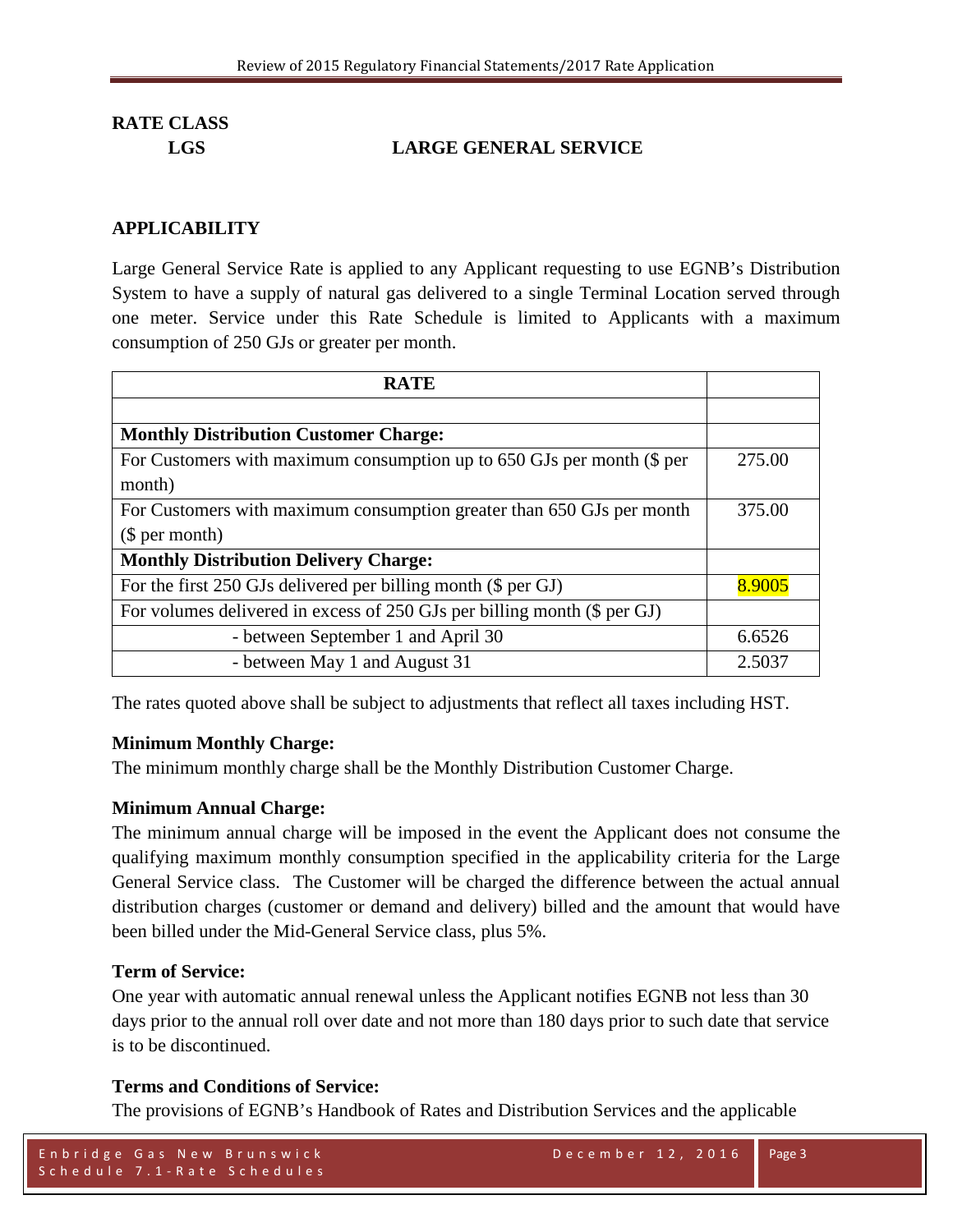Distribution Service Agreement apply to service under this Rate Schedule.

## **Effective Date:**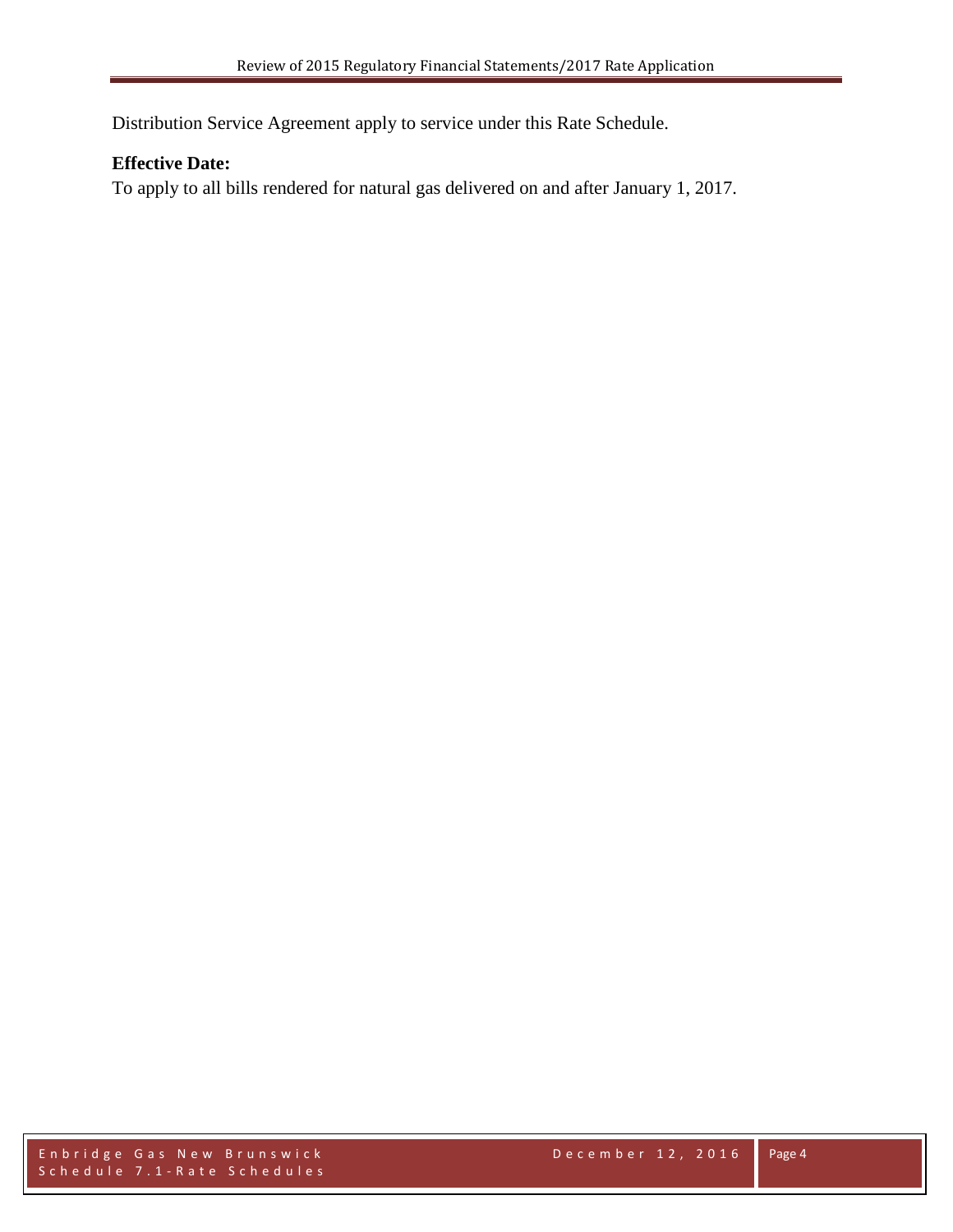## **CGS CONTRACT GENERAL SERVICE**

## **APPLICABILITY**

Contract General Service (CGS) Rate is applied to any Applicant requesting to use EGNB's Distribution System to have a supply of natural gas delivered to a single Terminal Location served through one meter. Service under this Rate Schedule is limited to Applicants with a maximum consumption of at least 1,000 GJs per month and less than 10,000 GJs per month who enter into a Distribution Service Agreement with EGNB for a Contract Demand of not less than 36 GJs per day.

| <b>RATE</b>                                                  |        |
|--------------------------------------------------------------|--------|
|                                                              |        |
| <b>Monthly Distribution Delivery Charge:</b>                 |        |
| Contract Demand Charge per GJ of Contract Demand (\$ per GJ) | 19.00  |
| For volumes delivered (\$ per GJ)                            |        |
| - between September 1 and April 30                           | 6.0235 |
| - between May 1 and August 31                                | 1 9066 |

The rates quoted above shall be subject to adjustments that reflect all taxes including HST.

#### **Billing Demand:**

The Billing Demand shall be the Contract Demand. However, in the event that any Applicant exceeds such Contract Demand during any contract year, Applicant's actual maximum daily demand shall be the Billing Demand for the entire applicable contract year. The Applicant will be charged, and shall pay, accordingly for both prospective use and for use since the beginning of the then current contract term. Authorized Overrun will not institute application of this ratchet provision.

#### **Minimum Monthly Charge:**

The minimum monthly charge shall be the Monthly Distribution Delivery Demand Charge.

#### **Minimum Annual Charge:**

None.

#### **Term of Service:**

One year with automatic annual renewal unless the Applicant notifies EGNB not less than 30 days prior to the annual roll over date and not more than 180 days prior to such date that service is to be discontinued.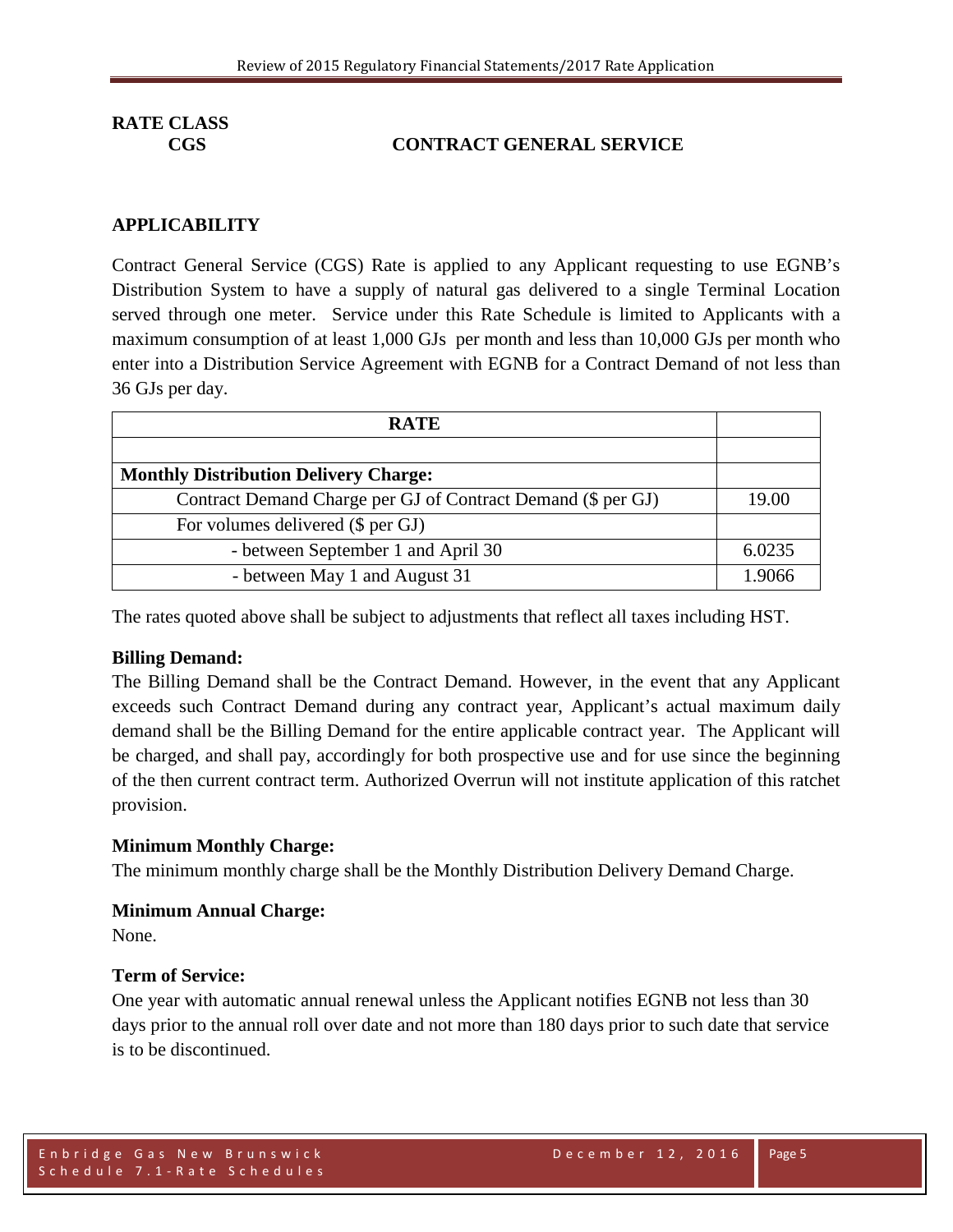## **Terms and Conditions of Service:**

The provisions of EGNB's Handbook of Rates and Distribution Services and the applicable Distribution Service Agreement apply to service under this Rate Schedule.

## **Effective Date:**

To apply to all bills rendered for natural gas delivered on and after January 1, 2017.

## **Special Metering Provision:**

For Applicants taking service under this Rate Schedule, EGNB shall install metering and communication devices, which will provide EGNB with hourly and daily consumption data.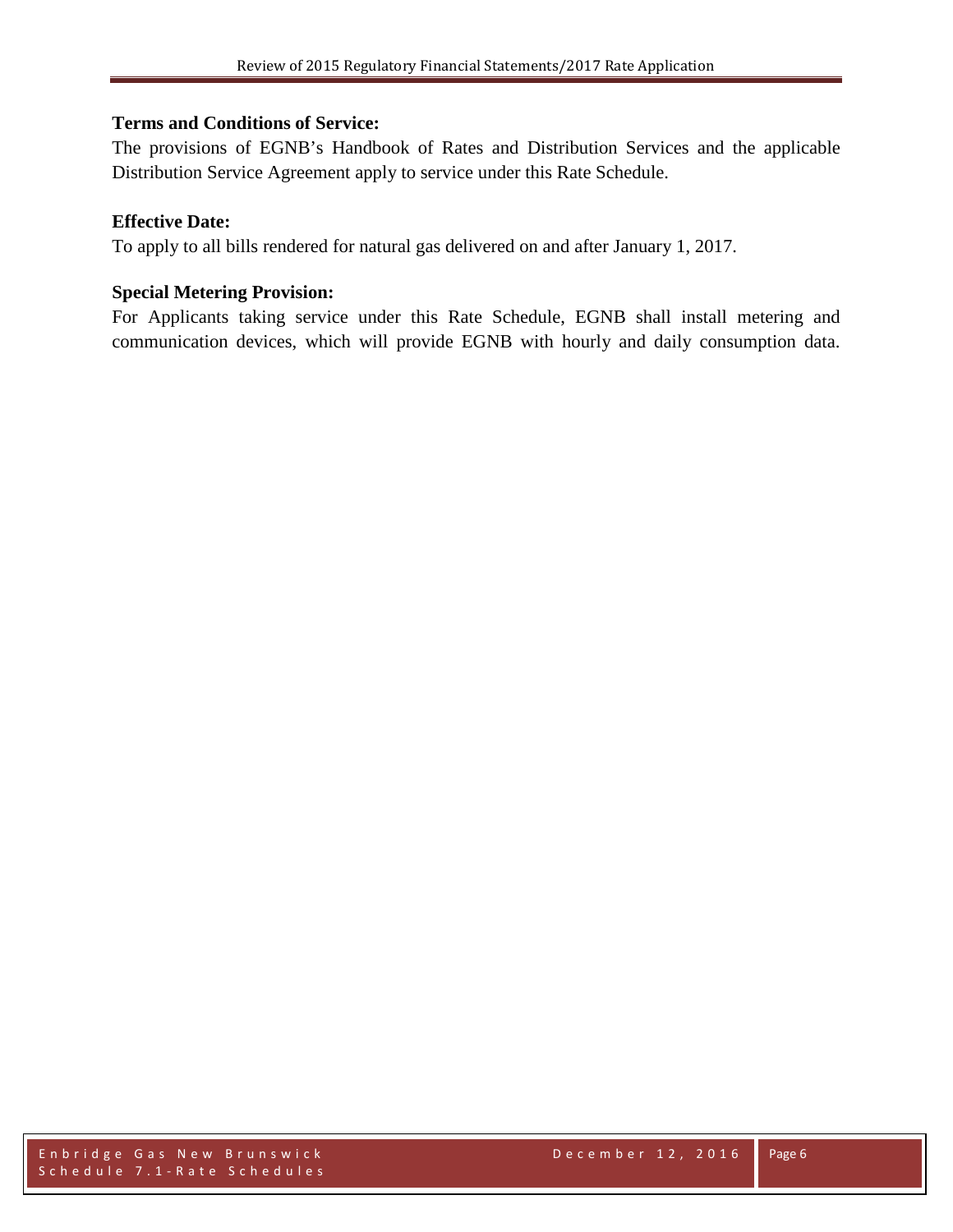## **ICGS INDUSTRIAL CONTRACT GENERAL SERVICE**

#### **APPLICABILITY**

Industrial Contract General Service (ICGS) Rate is applied to any Applicant requesting to use EGNB's Distribution System to have a supply of natural gas delivered to a single Terminal Location served through one meter. Service under this Rate Schedule is limited to Applicants with a maximum consumption of at least 10,000 GJs per month who enter into a Distribution Service Agreement with EGNB for a Contract Demand of not less than 360 GJs per day.

| <b>RATE</b>                                                  |          |
|--------------------------------------------------------------|----------|
|                                                              |          |
| <b>Monthly Distribution Customer Charge:</b>                 |          |
| \$ per billing month                                         | 3,300.00 |
| <b>Monthly Distribution Delivery Charge:</b>                 |          |
| Contract Demand Charge per GJ of Contract Demand (\$ per GJ) | 25.56    |
| For volumes delivered (\$ per GJ)                            |          |
| - between September 1 and April 30                           | 1.7298   |
| - between May 1 and August 31                                | 0.9375   |

The rates quoted above shall be subject to adjustments that reflect all taxes including HST.

#### **Billing Demand:**

The Billing Demand shall be the Contract Demand. However, in the event that any Applicant exceeds such Contract Demand during any contract year, Applicant's actual maximum daily demand shall be the Billing Demand for the entire applicable contract year. The Applicant will be charged, and shall pay, accordingly for both prospective use and for use since the beginning of the then current contract term. Authorized Overrun will not institute application of this ratchet provision.

#### **Minimum Monthly Charge:**

The minimum monthly charge shall be the Monthly Distribution Delivery Demand Charge and Monthly Distribution Customer Charge.

#### **Minimum Annual Charge:**

None.

#### **Term of Service:**

One year with automatic annual renewal unless the Applicant notifies EGNB not less than 30 days prior to the annual roll over date and not more than 180 days prior to such date that service is to be discontinued.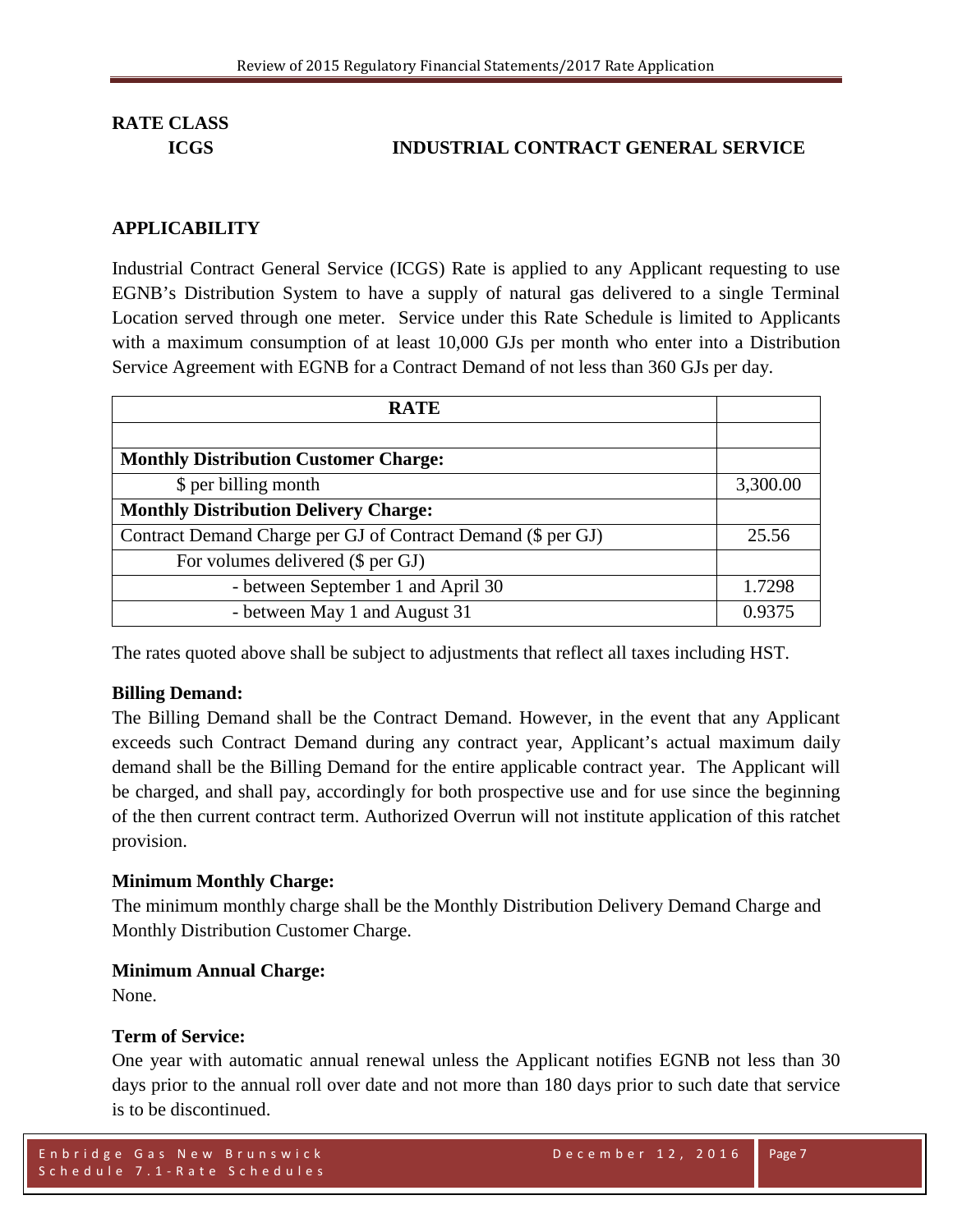## **Terms and Conditions of Service:**

The provisions of EGNB's Handbook of Rates and Distribution Services and the applicable Distribution Service Agreement apply to service under this Rate Schedule.

## **Effective Date:**

To apply to all bills rendered for natural gas delivered on and after January 1, 2017.

## **Special Metering Provision:**

For Applicants taking service under this Rate Schedule, EGNB shall install metering and communication devices, which will provide EGNB with hourly and daily consumption data.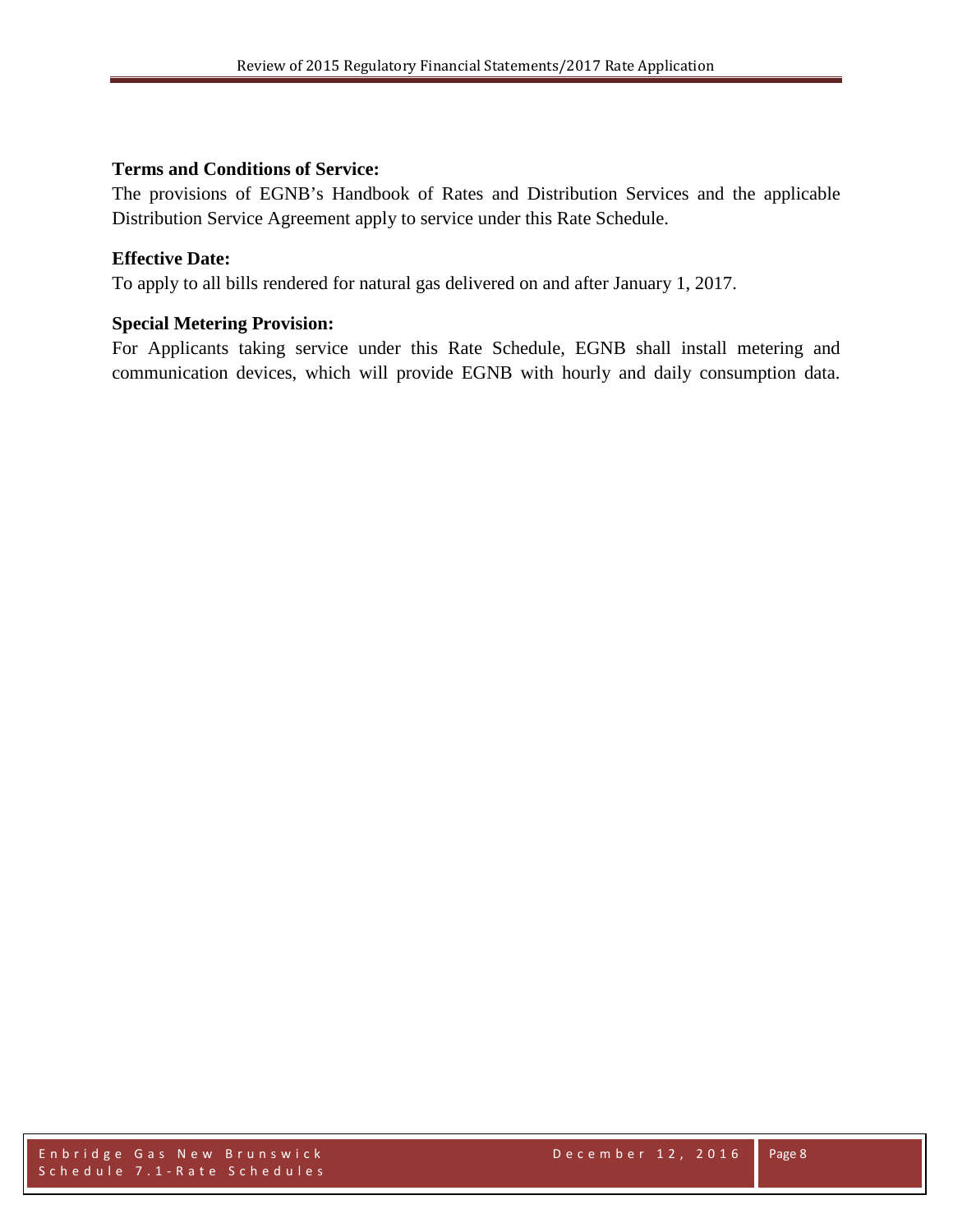## **OPS OFF-PEAK SERVICE**

## **APPLICABILITY**

Off-Peak Service (OPS) Rate is applied to any Applicant requesting to use EGNB's Distribution System to have a supply of natural gas delivered to a single Terminal Location served through one meter for the months of April through November.

| <b>RATE</b>                                             |        |
|---------------------------------------------------------|--------|
|                                                         |        |
| <b>Monthly Distribution Customer Charge:</b>            |        |
| \$ per billing month                                    | 50.00  |
| <b>Monthly Distribution Delivery Charge:</b>            |        |
| For the volumes delivered per billing month (\$ per GJ) | 6.0207 |

The rates quoted above shall be subject to adjustments that reflect all taxes including HST.

#### **Minimum Monthly Charge:**

The minimum monthly charge shall be the Monthly Distribution Customer Charge.

## **Minimum Annual Charge:**

None.

## **Seasonal Overrun Charge:**

Any volume of natural gas consumed during the months of December through March inclusively will be subject to a Seasonal Overrun Charge of \$10 per GJ in addition to the rates applicable to this service.

#### **Term of Service:**

One year with automatic annual renewal unless the Applicant notifies EGNB not less than 30 days prior to the annual roll over date and not more than 180 days prior to such date that service is to be discontinued.

## **Terms and Conditions of Service:**

The provisions of EGNB's Handbook of Rates and Distribution Services and the applicable Distribution Service Agreement apply to service under this Rate Schedule.

#### **Effective Date:**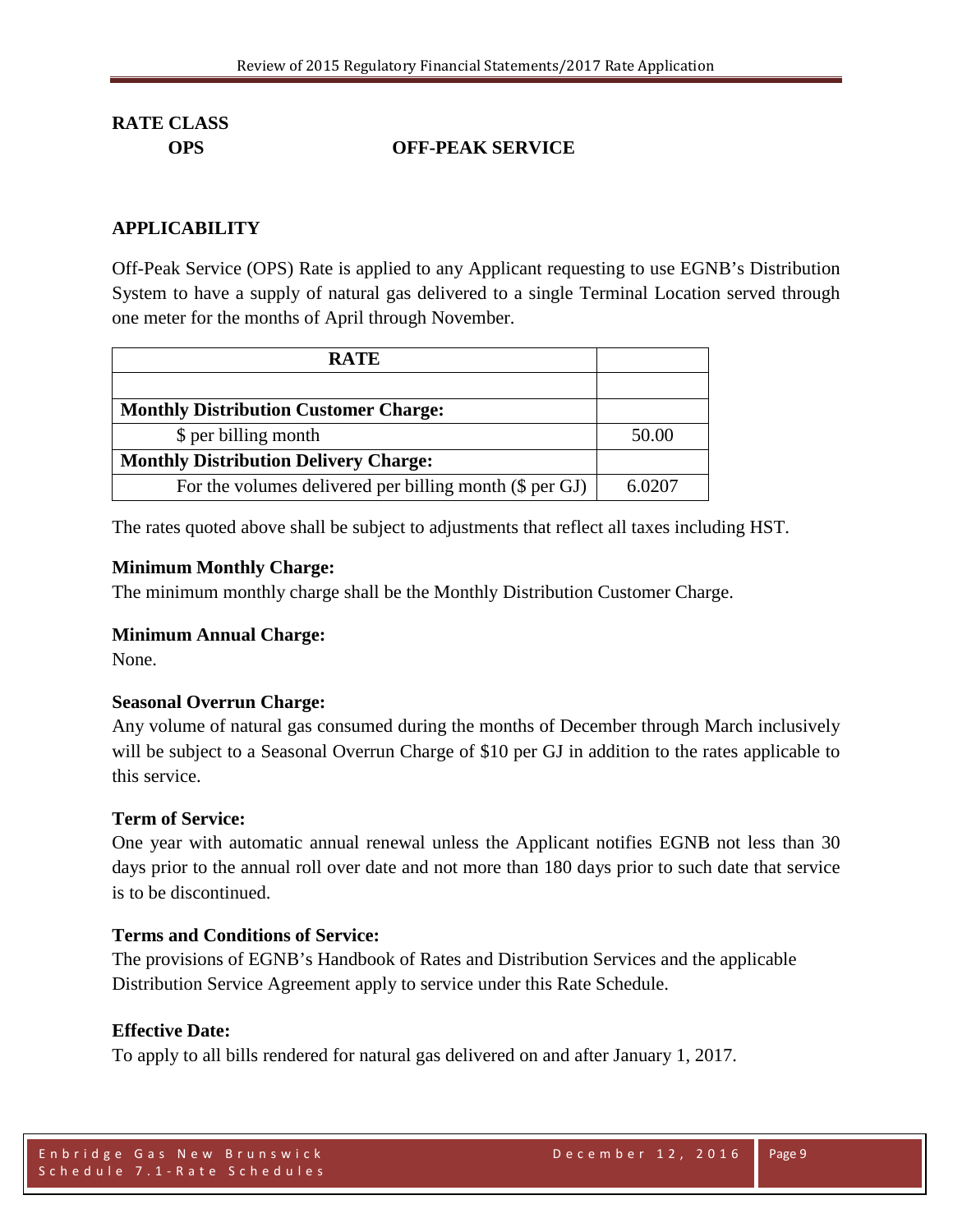## **RATE CLASS AGENT BILLING AND COLLECTION**

## **APPLICABILITY**

Agent Billing and Collection Rates are available to any Service Provider applying to use EGNB's billing and/or collection services.

| <b>RATE</b>                                                      |      |
|------------------------------------------------------------------|------|
|                                                                  |      |
| <b>Monthly Agent Billing and Collection Charge:</b>              |      |
| Payable by Service Provider for each SGS Customer (\$ per bill)  | 1.38 |
| Payable by Service Provider for each MGS Customer (\$ per bill)  | 2.39 |
| Payable by Service Provider for each LGS Customer (\$ per bill)  | 5.58 |
|                                                                  |      |
| <b>Monthly Agent Billing Charge:</b>                             |      |
| Payable by Service Provider for each CGS Customer (\$ per bill)  | 4.57 |
| Payable by Service Provider for each ICGS Customer (\$ per bill) | 4.57 |
| Payable by Service Provider for each OPS Customer (\$ per bill)  | 4.57 |
|                                                                  |      |
| <b>Monthly Line Item Billing Charge:</b>                         |      |
| Any Additional Line Item Charge (\$ per line per bill)           | 0.80 |

The rates quoted above shall be subject to adjustments that reflect all taxes including HST.

## **Terms and Conditions of Service:**

Each Service Provider served under this Rate Schedule shall enter into a Collection Service Agreement with EGNB. The provisions of the Collection Service Agreement apply to service under this Rate Schedule.

The Agent Billing and Collection Service includes collection risk, set-up and maintenance functions required to perform billing and collection of the Service Provider's Recurring Charges on EGNB's monthly invoice for Distribution Services.

The Agent Billing Service includes set-up and maintenance functions required to perform billing of the Service Provider's Recurring Charges on EGNB's monthly invoice for Distribution Services. While EGNB will perform some collection functions, EGNB does not take on the Service Provider's collection risk with this service.